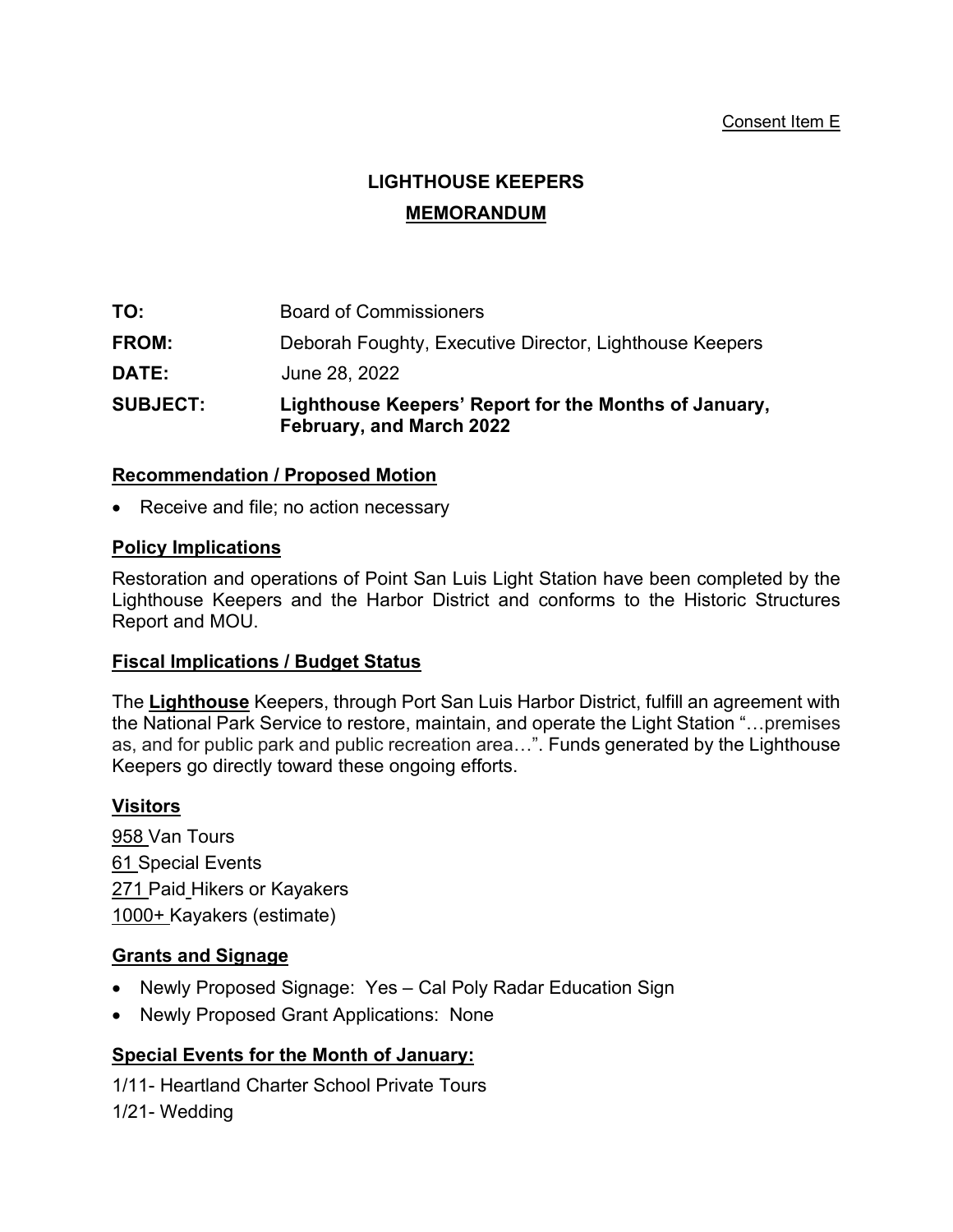## **No Special Events for the Months of February or March**

#### **Volunteer Activity:**

- Weeding and trimming of grounds
- Continued maintenance / janitorial of Services' Building
- Painting of the fences
- Painting of the privy
- Weekly Docent Led Hikes and Lighthouse Tours
- Remodel of the Gift Shop by Mike Fairbrother

**LHK Quarterly Financials -** The LHK provides quarterly financial reports in portable document format (pdf) to the Harbor District.

# **Current List of Officers and Date Term Expires**

#### **\_Through December 2023**

Jim Ellsworth - President Nancy Stuhlmiller – Treasurer John Lindsey Rojean Dominguez - Secretary

#### **Through December 2024** Gary Ruggerone – Vice Pres Tarren Collins Stacey Avelar

#### **Through December 2025**

Jean Wilson Kathy Mastako Ed Taintor Paul Irving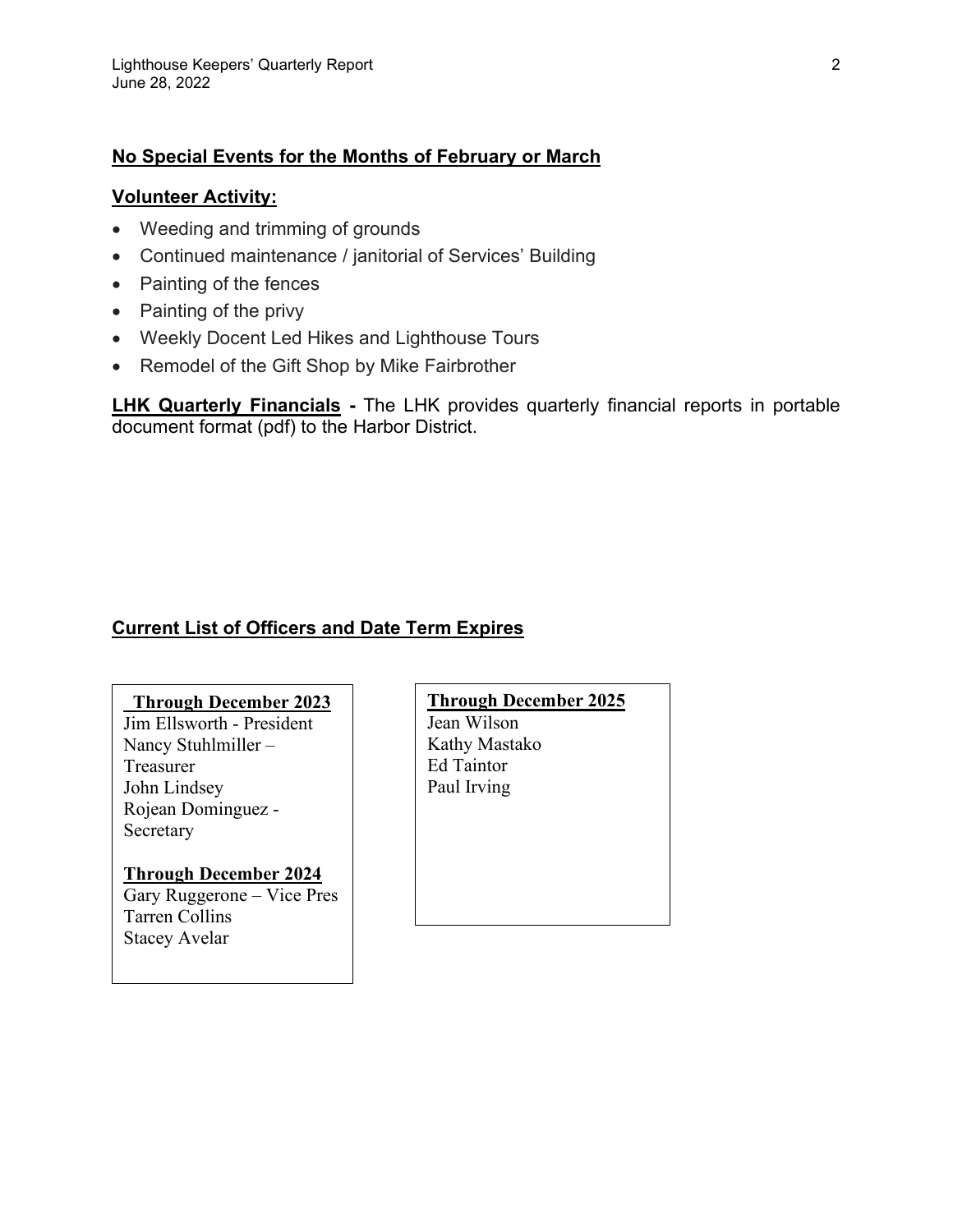# Point San Luis Lighthouse Keepers

# Profit & Loss

January - March, 2022

|                                   | <b>JAN 2022</b> | FEB 2022    | MAR 2022    | <b>TOTAL</b> |
|-----------------------------------|-----------------|-------------|-------------|--------------|
| Revenue                           |                 |             |             |              |
| Donations, Unrestricted           | 3,861.00        | 1,471.80    | 752.30      | \$6,085.10   |
| <b>Event Revenue</b>              |                 |             |             | \$0.00       |
| Virtual tour                      |                 | 14.10       | 104.70      | \$118.80     |
| Weddings                          | 1,556.25        |             |             | \$1,556.25   |
| <b>Total Event Revenue</b>        | 1,556.25        | 14.10       | 104.70      | \$1,675.05   |
| Fund Raising Income               |                 |             |             | \$0.00       |
| <b>Concert Sponsors</b>           |                 | 500.00      | 500.00      | \$1,000.00   |
| <b>Total Fund Raising Income</b>  |                 | 500.00      | 500.00      | \$1,000.00   |
| <b>Gift Store Sales</b>           | 1,384.86        | 1,442.17    | 1,829.00    | \$4,656.03   |
| Shipping Income                   | 4.00            |             |             | \$4.00       |
| Van Tours                         |                 |             | 10,785.62   | \$10,785.62  |
| <b>Hiker/Rider Fees</b>           | 770.00          | 1,465.42    | 1,040.00    | \$3,275.42   |
| <b>Trolley Jumper</b>             | 350.00          | 411.69      | 225.00      | \$986.69     |
| <b>Trolley Tours</b>              | 7,005.00        | 8,399.22    |             | \$15,404.22  |
| <b>Total Van Tours</b>            | 8,125.00        | 10,276.33   | 12,050.62   | \$30,451.95  |
| z Refund                          |                 |             | $-75.00$    | $$ -75.00$   |
| <b>Total Revenue</b>              | \$14,931.11     | \$13,704.40 | \$15,161.62 | \$43,797.13  |
| Cost of Goods Sold                |                 |             |             |              |
| Gift Shop Merchandise             | 284.99          | 236.54      | 3,264.05    | \$3,785.58   |
| <b>Processing Fees</b>            | 194.37          |             | 180.59      | \$374.96     |
| <b>Total Cost of Goods Sold</b>   | \$479.36        | \$236.54    | \$3,444.64  | \$4,160.54   |
| <b>GROSS PROFIT</b>               | \$14,451.75     | \$13,467.86 | \$11,716.98 | \$39,636.59  |
| Expenditures                      |                 |             |             |              |
| 1_Program Expense                 |                 |             |             | \$0.00       |
| Advertising/Promotional           |                 | 305.00      |             | \$305.00     |
| <b>Fleet Expense</b>              |                 |             | 90.90       | \$90.90      |
| Fuel                              | 111.10          |             |             | \$111.10     |
| Repairs & Maintenance             | 58.78           | 502.43      |             | \$561.21     |
| <b>Total Fleet Expense</b>        | 169.88          | 502.43      | 90.90       | \$763.21     |
| <b>Tour Expenses</b>              |                 |             |             | \$0.00       |
| <b>Group Tours/Private Events</b> | 405.00          |             |             | \$405.00     |
| <b>Individual Tours</b>           | 3,780.00        | 3,240.00    | 2,430.00    | \$9,450.00   |
| <b>Total Tour Expenses</b>        | 4,185.00        | 3,240.00    | 2,430.00    | \$9,855.00   |
| <b>Volunteer Expenses</b>         |                 |             |             | \$0.00       |
| Volunteer Appreciation            |                 | 255.75      |             | \$255.75     |
| <b>Total Volunteer Expenses</b>   |                 | 255.75      |             | \$255.75     |
| <b>Total 1_Program Expense</b>    | 4,354.88        | 4,303.18    | 2,520.90    | \$11,178.96  |